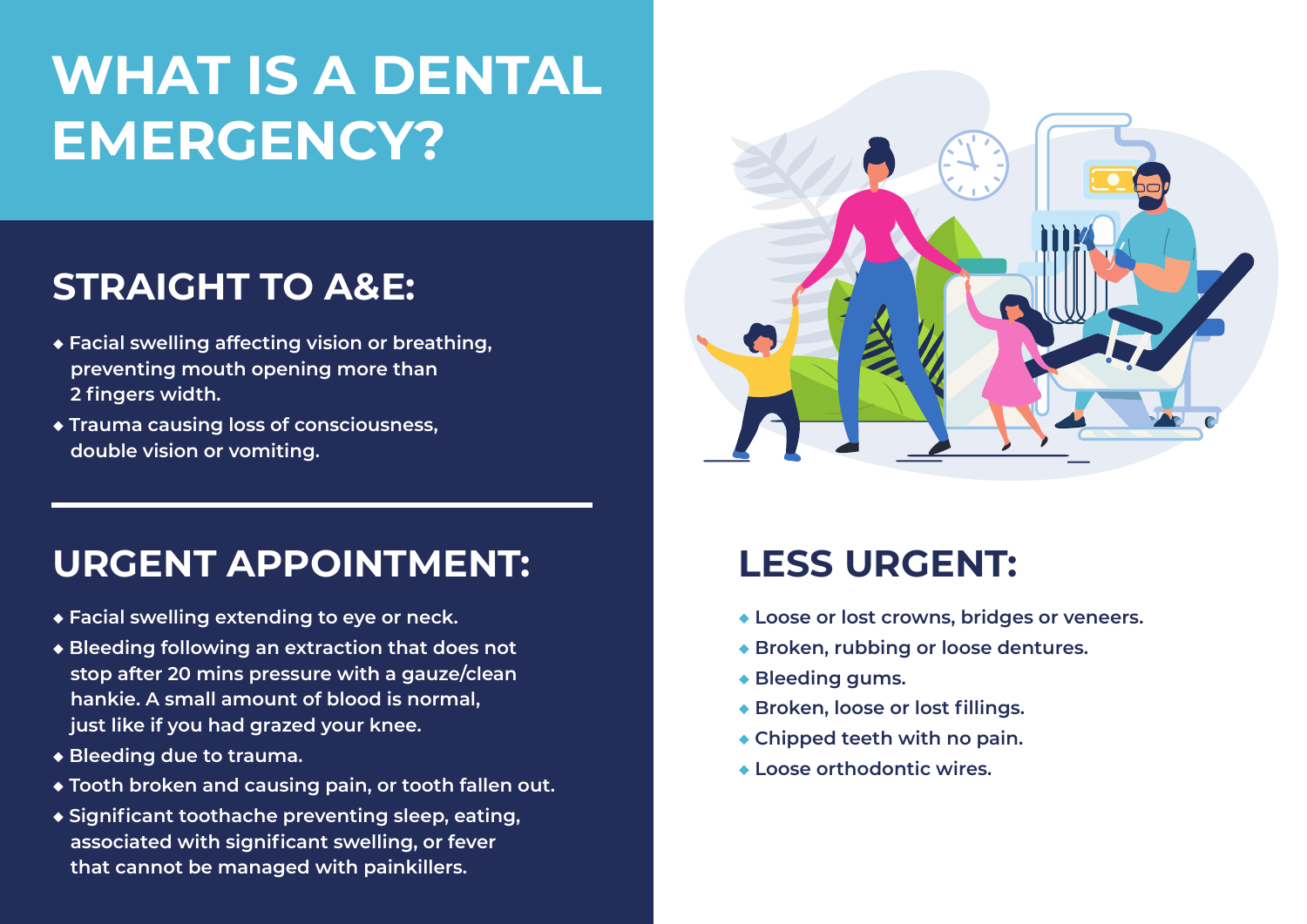# **ACCESSING CARE**

Following recent guidance from NHS England and the Department of Health, dental practices have been advised to **stop aerosol sprays** and **prioritise urgent treatment**.

As well as reducing risk to staff and patients, this will also prevent unnecessary travel in an attempt to reduce virus transmission. This information aims to advise people in pain who still need to access care and also support people in managing minor symptoms at home.

## **IF YOU NEED TO ACCESS EMERGENCY CARE:**

- **◆ Have you or anyone in your house been self isolating?**
- **◆ Do you have any symptoms?**
- **◆ High temperature or continuous cough?**

**If YES to any of the above, contact your dentist. They will be able to direct you to your local emergency care facility with appropriate protective equipment which will allow staff to treat you safely.**

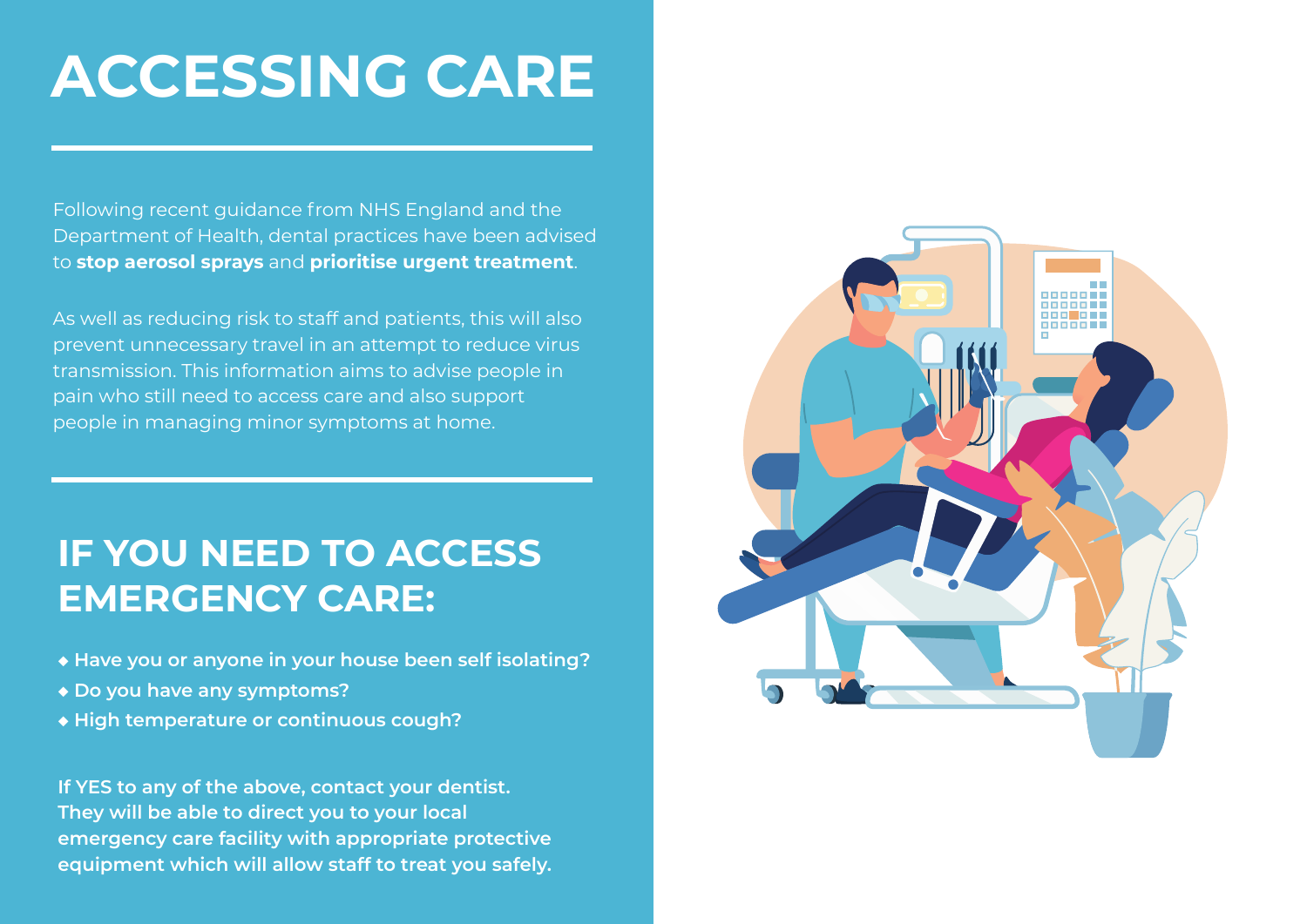# **USING PAINKILLERS**

#### **FOR DENTAL PAIN:**

Anti-inflammatories (like ibuprofen) can help reduce sensitivity from teeth. Make sure you take ibuprofen with or after food. Combining paracetamol and ibuprofen has also been shown to be effective.

If you have **no coronavirus symptoms**, carry on taking ibuprofen as normal.

## **FOR TREATING ANY COVID-19 SYMPTOMS:**

There is currently no strong evidence that drugs like ibuprofen can make COVID-19 worse, but the NHS is still evaluating this. Until we have more information, **take paracetamol to treat symptoms of coronavirus**, unless your doctor has told you paracetamol is not suitable for you.



Always read the instructions and follow them. Taking more than the accepted dose will not improve the symptoms and can make you ill. Taking too many tablets can cause serious stomach and liver injury.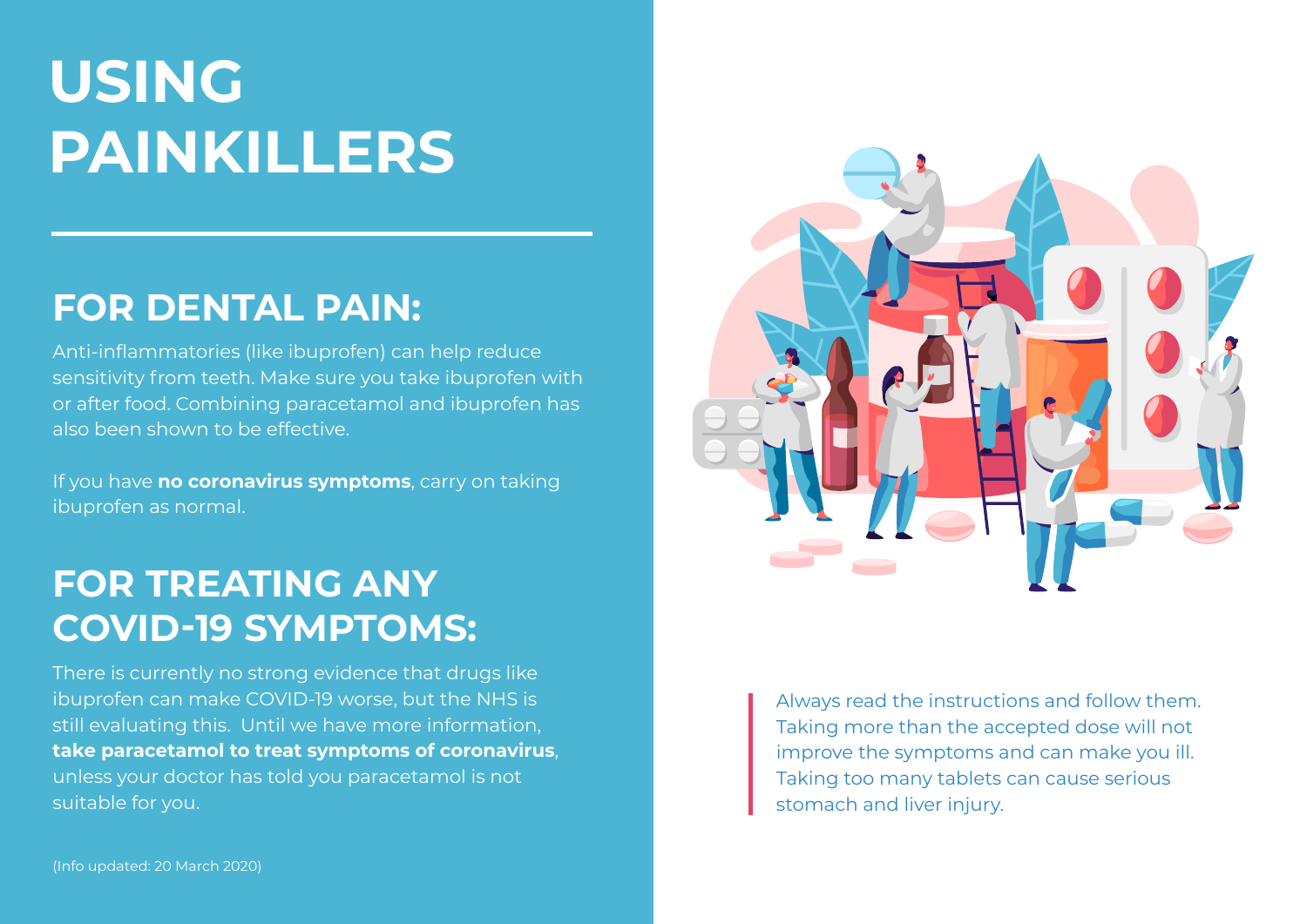## **BE GENTLE WITH YOUR CROWN**



**If the crown doesn't fit easily, don't force it. Arrange for a dental appointment as soon as possible, and clean fastidiously in the mean-time.**

# **LOST A CROWN?**

- **O** Clean and check the crown. If the crown is mostly hollow, you can try to re-cement it at home if you feel confident to do so.
- **8** Remove any debris from the crown so that it sits properly. You can use something like the tip of a paperclip to scrape the old cement away. Clean your tooth thoroughly.
- **8** Check the crown fits without cement. Does the bite feel correct? If the tooth feels too tall, it's not fitting correctly. Check for debris inside the crown. NEVER force a crown or post onto your tooth; this can cause the root to fracture. If you can't get the crown to fit, don't panic. Keep the tooth clean and wait until you can see a dentist. Protect the exposed tooth in the meantime as best you can.
- Crowns should be replaced using a dental cement from a pharmacy like *Recapit*. DO NOT USE SUPERGLUE or FIXADENT to fit your crown.
- **O** Once you have practiced placing the crown, dry the tooth and crown, mix the cement as instructed on the packet and fill the crown. Place the crown directly onto the tooth. Bite firmly to press it into place.
- **O** Remove any extra cement with a toothpick and floss between your teeth to make sure they do not stick together.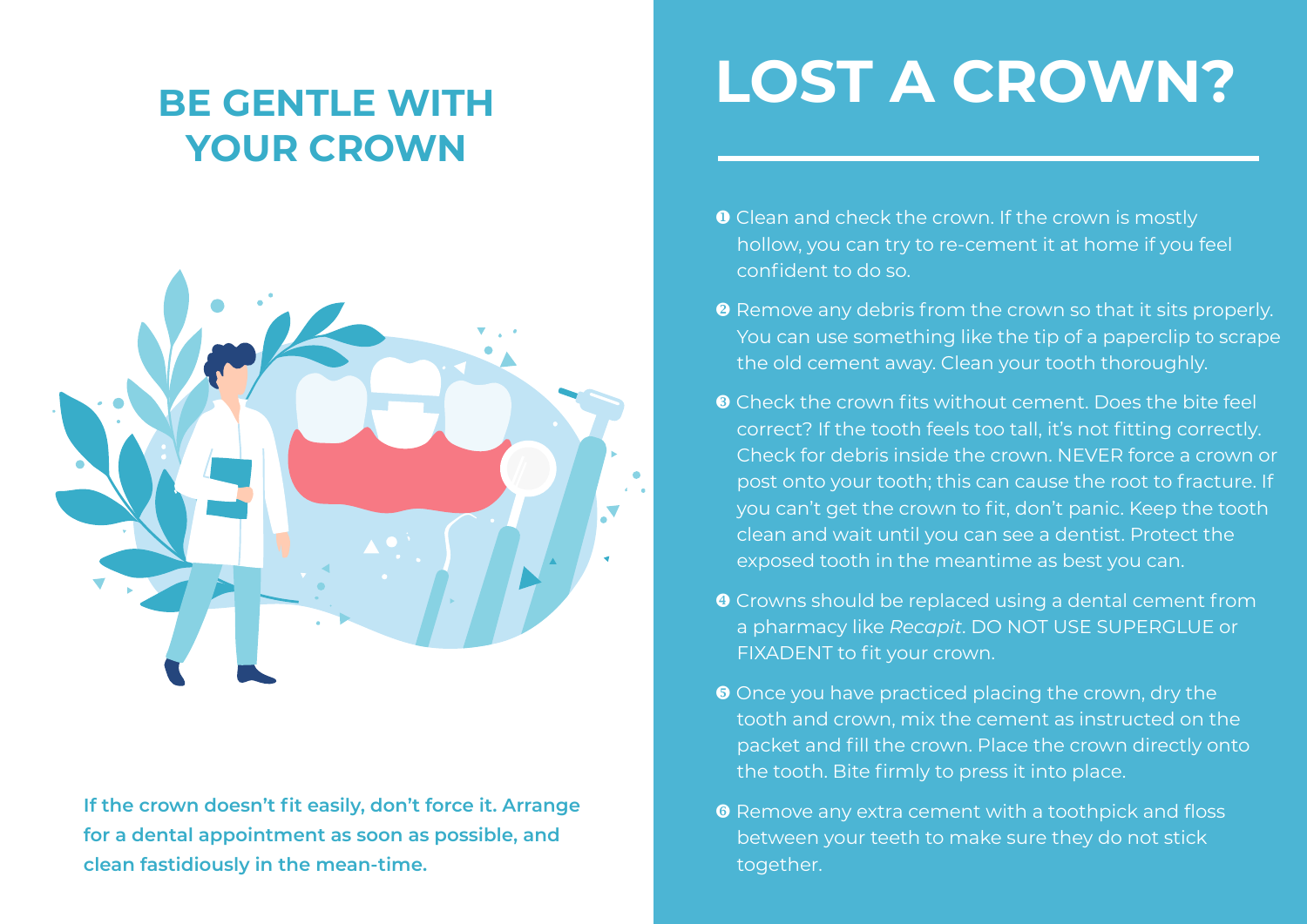# **MANAGING TOOTHACHE**



## **PAINFUL TOOTH THAT'S SENSITIVE TO HOT/COLD?**

**Antibiotics** will not **help with sensitivity. Usually extreme sensitivity means that there is decay, which must be removed and filled. These home measures may help make symptoms manageable until care can be arranged:** 

- ◆ Regular cleaning with fluoride toothpaste after meals.
- ◆ Desensitising/sensitive toothpaste (like sensodyne repair and protect). Rub toothpaste directly on the affected area and do not rinse afterwards.
- ◆ Reducing sugar intake stops decay worsening.
- ◆ If there is a hole/crack in the tooth, a temporary filling can be packed into the space. These are widely available from supermarkets and pharmacies.
- ◆ Anaesthetic gel such as Orajel can help ease pain.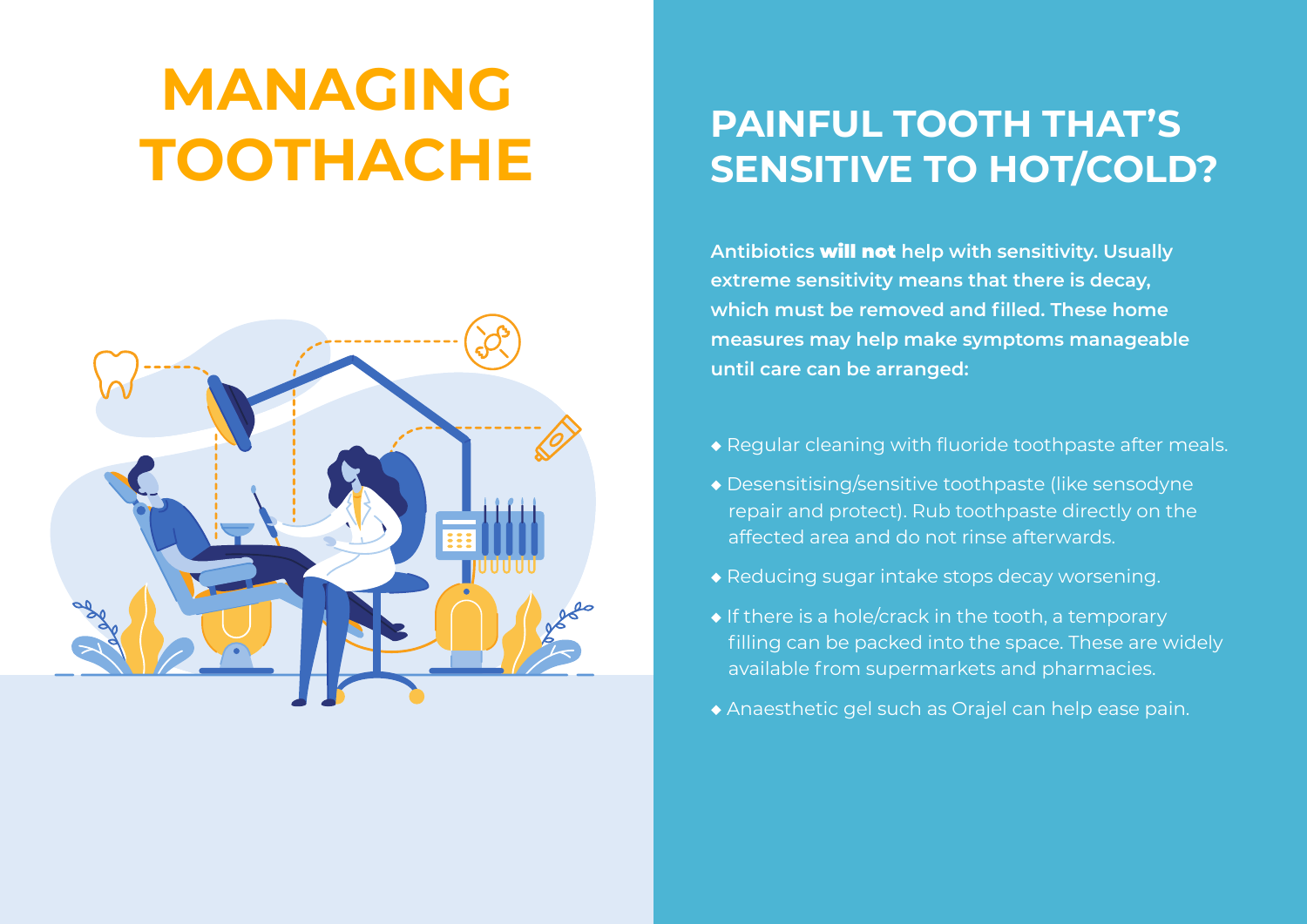# **MANAGING WISDOM TOOTH PAIN**







## **PAINFUL TOOTH AND SORE/INFLAMED GUMS?**

**Wisdom tooth pain is usually due to inflammation of the gum over the erupting tooth, which can be worsened by trauma from biting. Most flare ups should settle in a few days to a week, and can be managed with good home care:**

- ◆ Excellent cleaning (even if it is painful to brush, the area must be kept clean to encourage healing).
- ◆ Corsodyl mouthwash (avoid use for more than one week as this may cause staining).
- ◆ Soft diet (soft food will reduce trauma from biting).
- ◆ Painkillers (following packet instructions).
- ◆ Warm salty mouthwash.

**If you have difficulty swallowing, swelling in your face or cheek or difficulty opening your mouth, call your dentist. You may need antibiotics if an infection is spreading.**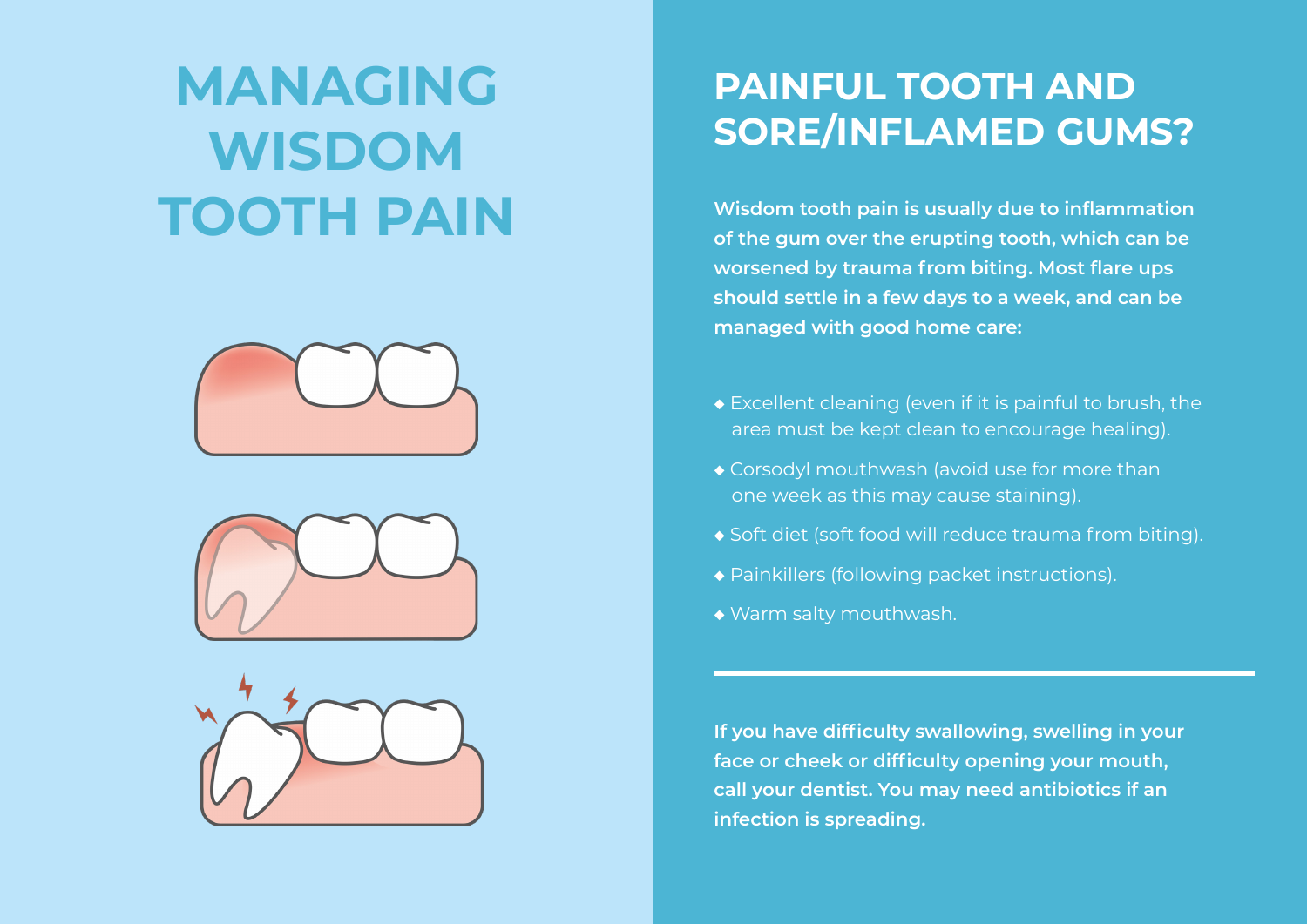# **MANAGING MOUTH ULCERS**



## **PAINFUL ULCER GETTING YOU DOWN?**

**Although painful, most ulcers will heal within 7-10 days. If an ulcer or oral lesion doesn't heal after 3 weeks, it should be assessed by a dentist or doctor. Discomfort from ulcers can be relieved with:**

- ◆ Warm salty mouthwash.
- ◆ Excellent cleaning (even if it is painful to brush, the mouth must be kept clean to encourage healing and prevent more ulcers forming).
- ◆ Difflam (Benzydamine) spray or mouthwash as needed.
- ◆ Soft diet (soft food will reduce trauma from biting).
- ◆ Painkillers (following packet instructions).
- ◆ Rubbing dentures, if present. Any sharp edges can be removed using an emery board. Denture adhesives like fixodent may help secure a loose denture. Remove dentures when possible if causing trauma.
- ◆ Corsodyl mouthwash (avoid use for over a week as may cause staining).